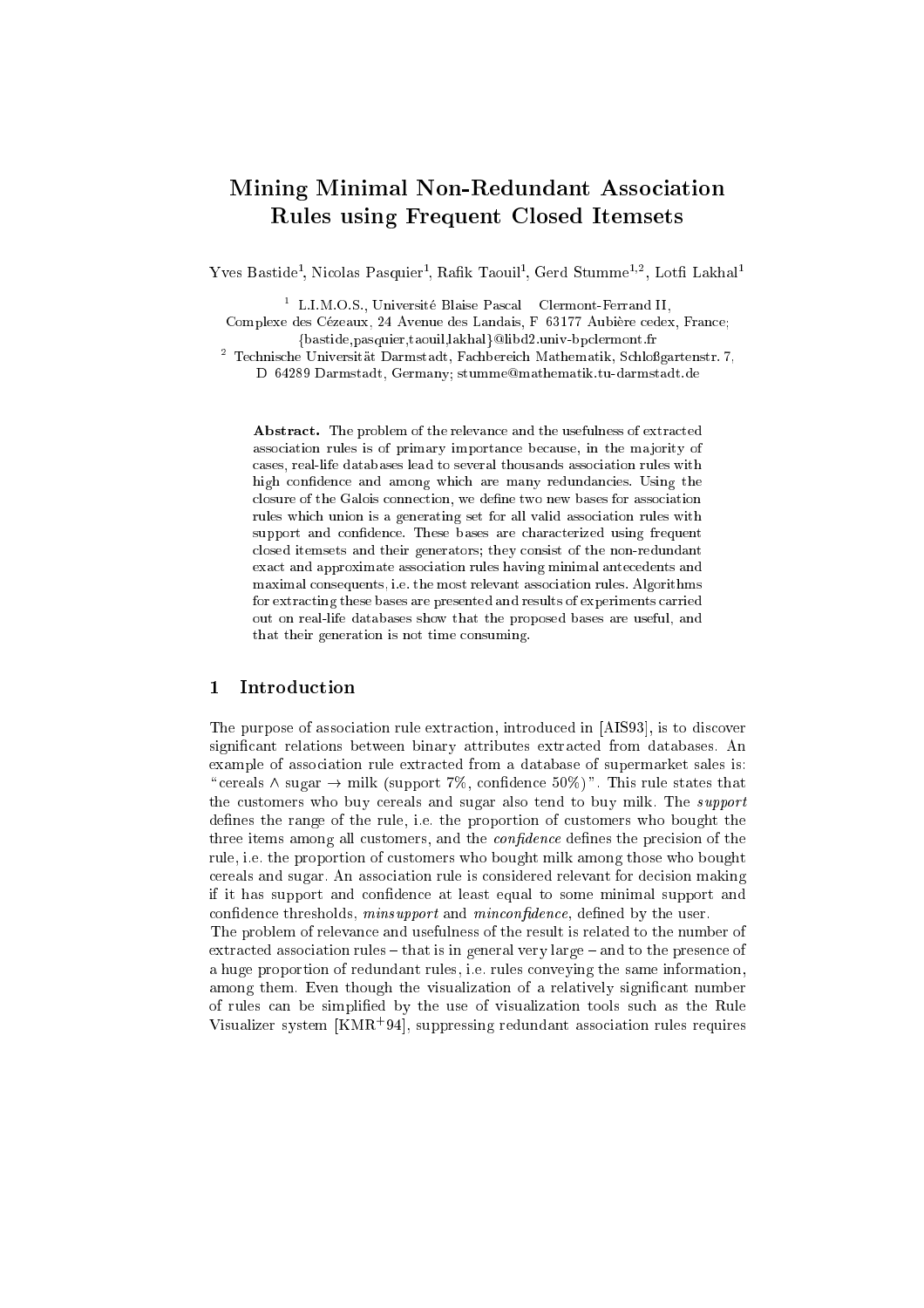other solutions. Moreover, as the redundant asso
iation rules represent the majority of the extra
ted rules for several kinds of data, their suppression redu
es onsiderably the number of rules to be managed during the visualization.

 $Example 1$ . In order to illustrate the problem of redundant association rules, nine asso
iation rules extra
ted from UCI KDD's ar
hives's dataset Mush-ROOMS describing the characteristics of 8410 mushrooms are presented below. These nine rules have identical supports and confidences of  $51\%$  and  $54\%$  respectively, and the item "free gills" in the antecedent:

- 
- 1) free gills  $\rightarrow$  eatable 6) free gills  $\rightarrow$  eatable, partial veil, white veil
- 2) free gills  $\rightarrow$  eatable, partial veil 7) free gills, partial veil  $\rightarrow$  eatable, white veil
	-
- 
- 3) free gills  $\rightarrow$  eatable, white veil 8) free gills, white veil  $\rightarrow$  eatable, partial veil 4) free gills, white veil  $\rightarrow$  eatable 9) free gills, partial veil, white veil  $\rightarrow$  eatable
- 5) free gills, partial veil  $\rightarrow$  eatable

Obviously, given rule 6, rules 1 to 5 and 7 to 9 are redundant, sin
e they do not onvey any additional information to the user. Rule 6 has minimal ante
edent and maximal onsequent and it is the most informative among these nine rules. In order to improve the relevan
e and the usefulness of extra
ted rules, only rule 6 should be extra
ted and presented to the user.

Several methods have been proposed in the literature to reduce the number of extracted association rules. Generalized association rules [HF95, SA95] are defined using a taxonomy of the items; they are rules between sets of items that belong to different levels of the taxonomy. The use of statistic measures other than confidence such as conviction, Pearson's correlation or  $\chi^2$  test is studied in [BMS97,SBM98]. In [Hec96,PSM94,ST96], the use of deviation measures, i.e. measures of distance between association rules, defined according to their supports and confidences, is proposed. In [BAG99,NLHP98,SVA97], the use of item onstraints, that are boolean expressions dened by the user, in order to specify the form of the association rules that will be presented to the user is proposed. The approach proposed in [BG99] is to present to the user rules with maximal antecedents, called A-maximal rules, that are rules for which the population of objects concerned is reduced when an item is added to the antecedent. In [PBTL99c], we adapt the Duquenne-Guigues basis for global implications  $[DG86,\text{GW99}]$  and the proper basis for partial implications  $[Lux91]$  to the assoiation rules framework. It is demonstrated that these bases are minimal with respect to the number of extracted association rules. However, none of these methods allows to generate the non-redundant asso
iation rules with minimal ante
edents and maximal onsequents whi
h we believe are the most relevant and useful from the point of view of the user.

#### 1.1 Contribution

In the rest of the paper, two kinds of asso
iation rules are distinguished:

tp://itp.ics.uci.edu/pub/machine-learning-databases/mushroom/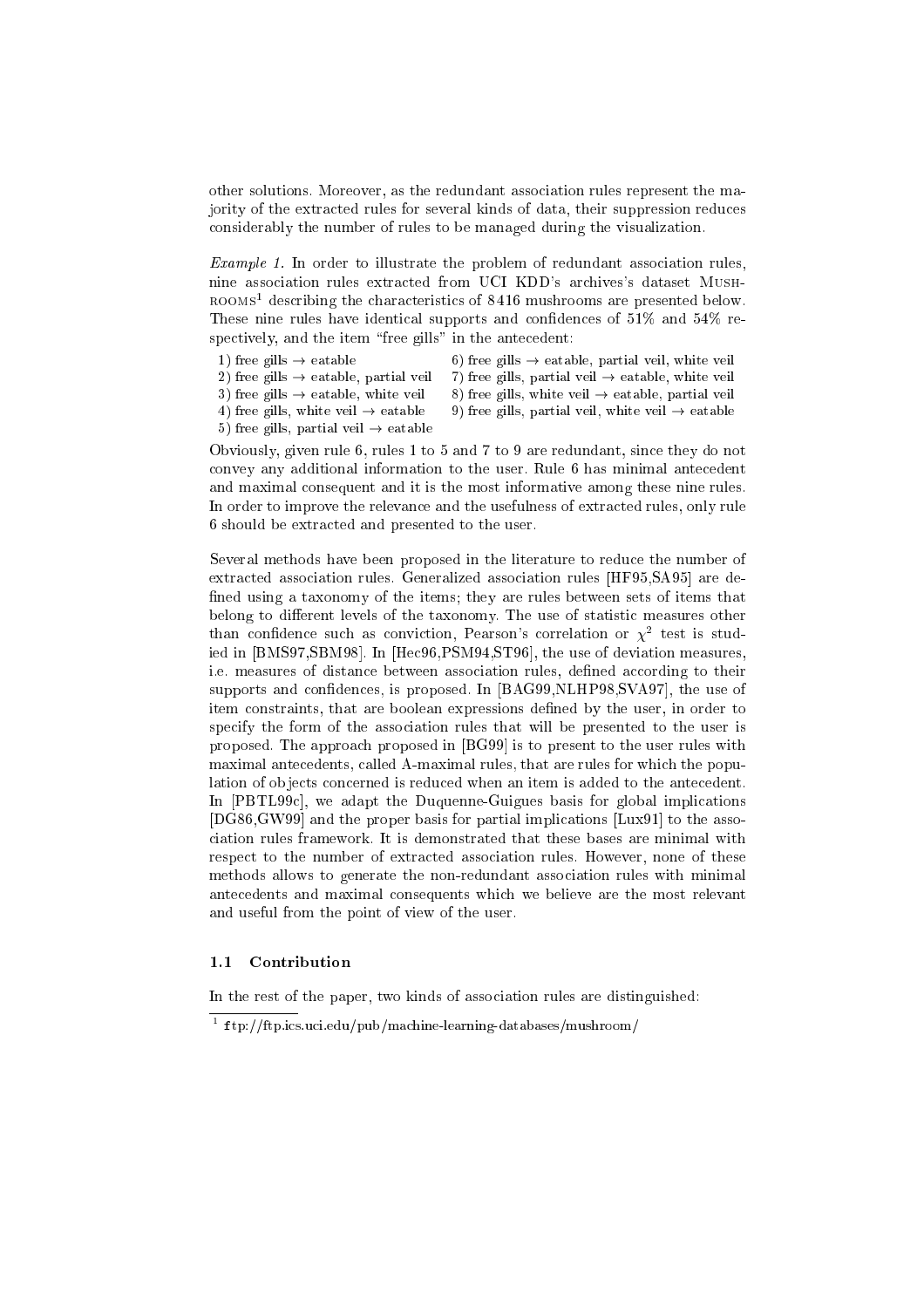- $-$  Exact association rules whose confidence is equal to 100%, i.e. which are valid for all the objects of the context. These rules are written  $\iota \Rightarrow \iota$ .
- $-$  Approximate association rules whose confidence is lower than 100%, i.e. which are valid for a proportion of objects of the context equal to their connuence. These rules are written  $\iota \to \iota$ .

The solution proposed in this paper consists in generating bases, or reduced covers, for asso
iation rules. These bases ontain no redundant rule, being thus of smaller size. Our goal is to limit the extraction to the most informative association rules from the point of view of the user.

Using the semantic for the extraction of association rules based on the closure of the Galois connection [PBTL98], the *generic basis for exact association rules* and the *informative basis for approximate association rules* are defined. They are onstru
ted using the frequent losed itemsets and their generators, and they minimize the number of asso
iation rules generated while maximizing the quantity and the quality of the information onveyed. They allow for:

- 1. The generation of only the most informative non-redundant asso
iation rules, i.e. of the most useful and relevant rules: those having a minimal ante
edent (left-hand side) and a maximal onsequent (right-hand side). Thus redundant rules which represent in certain databases the majority of extracted rules, parti
ularly in the ase of dense or orrelated data for whi
h the total number of valid rules is very large, will be pruned.
- 2. The presentation to the user of a set of rules overing all the attributes of the database, i.e. ontaining rules where the union of the ante
edents (resp. onsequents) is equal to the unions of the ante
edents (resp. onsequents) of all the asso
iation rules valid in the ontext. This is ne
essary in order to discover rules that are "surprising" to the user, which constitute important information that it is necessary to consider [Hec96,PSM94,ST96].
- 3. The extra
tion of a set of rules without any loss of information, i.e. onveying all the information onveyed by the set of all valid asso
iation rules. It is possible to deduce efficiently, without access to the dataset, all valid association rules with their supports and confidences from these bases.

The union of these two bases thus constitutes a small non-redundant generating set for all valid association rules, their supports and their confidences.

In section 2, we recall the semantic for association rules based on the Galois onne
tion. The new bases we propose and algorithms for generating them are defined in section 3. Results of experiments we conducted on real-life datasets are presented in se
tion 4 and se
tion 5 on
ludes the paper.

#### $\overline{2}$ Semantic for association rules based on the Galois connection

The asso
iation rule extra
tion is performed from a data mining ontext, that is a triplet  $\mathcal{D} = (\mathcal{O}, \mathcal{I}, \mathcal{R})$ , where  $\mathcal O$  and  $\mathcal I$  are finite sets of objects and items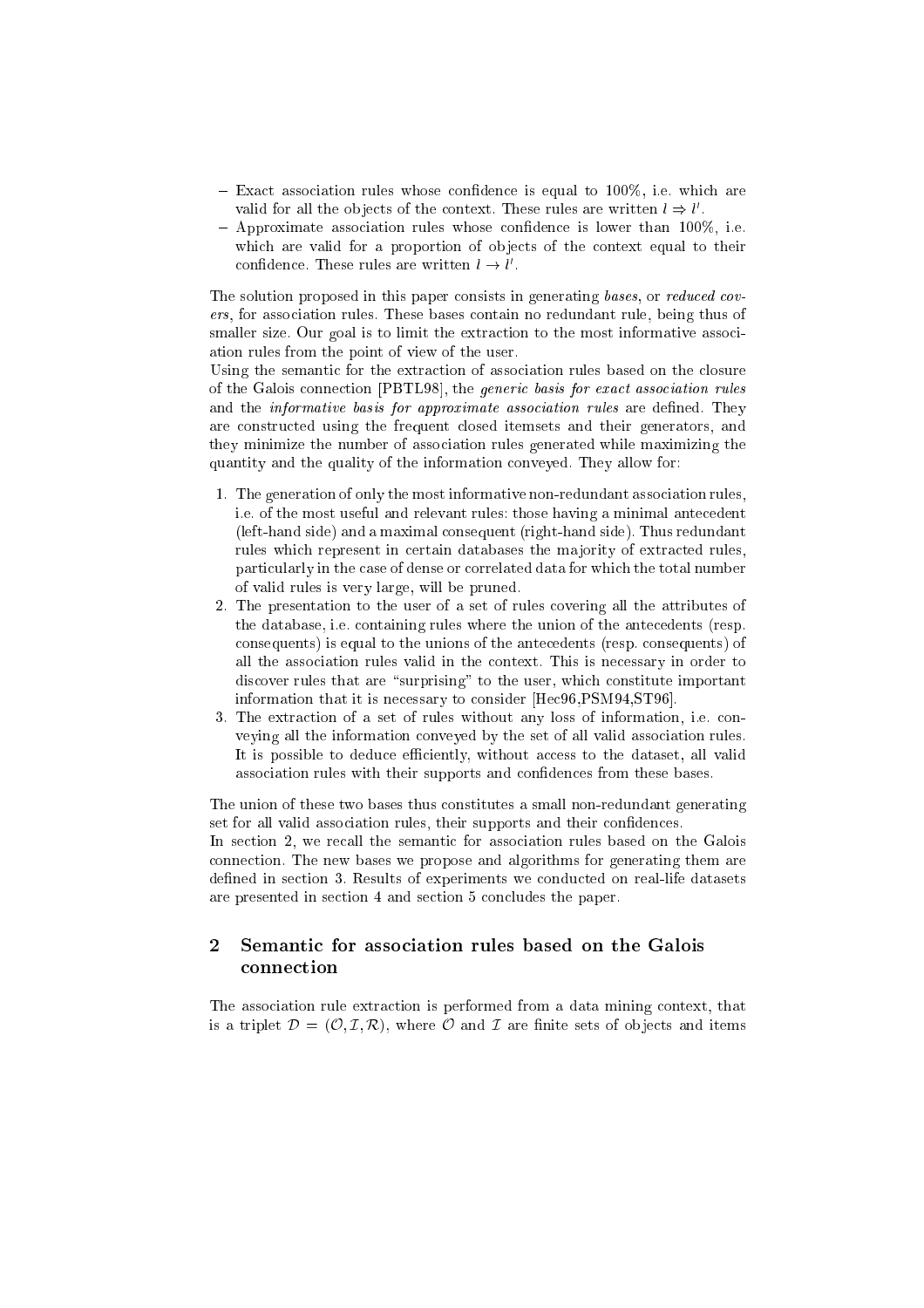respe
tively, and <sup>R</sup> <sup>O</sup> - I is a binary relation. Ea
h ouple (o; i) <sup>2</sup> <sup>R</sup> denotes the fact that the object  $o \in \mathcal{O}$  is related to the item  $i \in \mathcal{I}$ .

Example 2. A data mining context  $\mathcal D$  constituted of six objects (each one identified by its  $OID$ ) and five items is represented in the table 1. This context is used as support for the examples in the rest of the paper.

|                                                     | OID             |     |       | Items   |  |  |
|-----------------------------------------------------|-----------------|-----|-------|---------|--|--|
|                                                     | 1               |     | A C D |         |  |  |
|                                                     | $\overline{2}$  |     | B C E |         |  |  |
|                                                     | 3               |     |       | A B C E |  |  |
|                                                     | $\overline{4}$  | B E |       |         |  |  |
|                                                     | $5\overline{)}$ |     |       | A B C E |  |  |
|                                                     | 6               |     | B C E |         |  |  |
| <b>Table 1.</b> Data mining context $\mathcal{D}$ . |                 |     |       |         |  |  |

The closure operator  $\gamma$  of the Galois connection [GW99] is the composition of the application  $\phi$ , that associates with  $O \subseteq \mathcal{O}$  the items common to all objects o 2 O, and the application is the associated with an itemset like the state of  $\sim$   $-$  the objects related to all items  $i \in l$  (the objects "containing" l).

**Definition 1** (Frequent itemsets). A set of items  $l \subset \mathcal{I}$  is called an itemset. The support of an itemset l is the percentage of objects in  $D$  containing l:  $support(l) = |\psi(l)| / |\mathcal{O}|$ . l is a frequent itemset if support(l) > minsupport.

Definition 2 (Association rules). An association rule  $r$  is an implication between two frequent itemsets  $l_1, l_2 \subseteq \mathcal{I}$  of the form  $l_1 \to (l_2 \setminus l_1)$  where  $l_1 \subset l_2$ . The support and the confidence of r are defined as: support(r) = support(l<sub>2</sub>) and confidence(r) =  $support(l_2) / support(l_1)$ .

The closure operator  $\gamma = \phi \circ \psi$  associates with an itemset l the maximal set of items common to all the objects containing  $l$ , i.e. the intersection of these objects. Using this closure operator, we define the frequent closed itemsets that onstitute a minimal non-redundant generating set for all frequent itemsets and their supports, and thus for all association rules, their supports and their confidences. This property comes from the facts that the support of a frequent itemset is equal to the support of its losure and that the maximal frequent itemsets are maximal frequent closed itemsets [PBTL98].

Definition 3 (Frequent closed itemsets). A frequent itemset  $l \subset \mathcal{I}$  is a frequent closed itemset iff  $\gamma(l) = l$ . The smallest (minimal) closed itemset containing an itemset l is  $\gamma(l)$ , i.e. the closure of l.

In order to extract the frequent closed itemsets, the Close [PBTL98, PBTL99a] and the A-Close [PBTL99b] algorithms perform a breadth-first search for the generators of the frequent closed itemsets in a levelwise manner.

**Definition 4 (Generators).** An itemset  $g \subset \mathcal{I}$  is a (minimal) generator of a closed itemset l iff  $\gamma(q) = \iota$  and  $\exists q \subset L$  with  $q \subset q$  such that  $\gamma(q) = \iota$ . A generator of cardinality  $k$  is called a  $k$ -generator.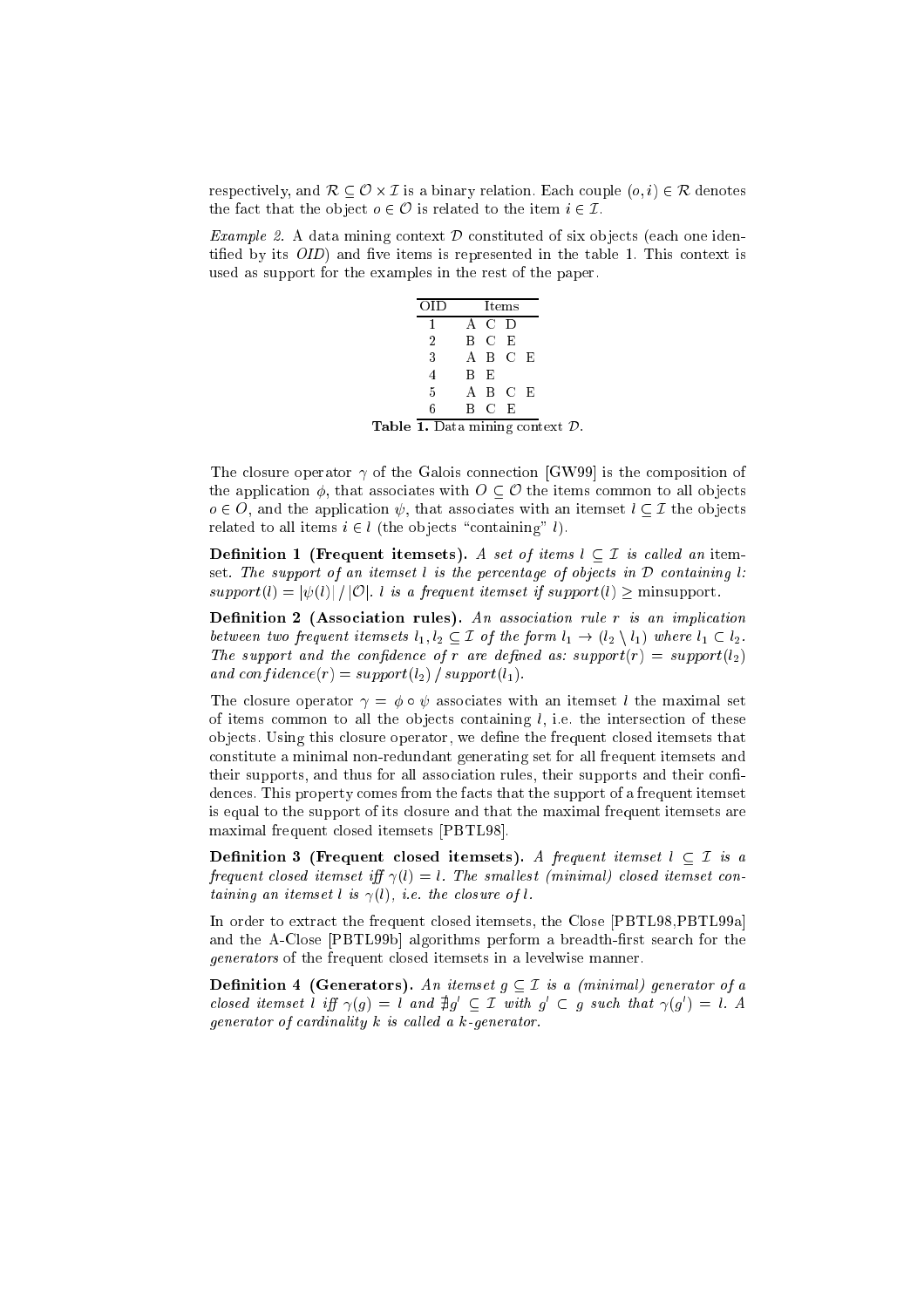### 2.1 Extra
ting frequent losed itemsets and their generators with the Close algorithm

The Close algorithm is an iterative algorithm for the extra
tion of all frequent losed itemsets. It ourses generators of the frequent losed itemsets in a levelwise manner. During the  $\kappa^{...}$  neration of the algorithm, a set  $r\cup C_k$  of candidates is considered. Each element of this set consists of three fields: a candidate  $k$ generator, its losure (whi
h is a andidate losed itemset), and their support (the supports of the generator and its losure being identi
al). At the end of the  $\kappa$  – refracion, the algorithm stores a set  $F$   $C_k$  containing the frequent  $\kappa$ -generators, their losures whi
h are frequent losed itemsets, and their supports.

The algorithm starts by initializing the set  $FCC_1$  of the candidate 1-generators with the list of the 1-itemsets of the ontext and then arries out some iterations. During each iteration  $k$ :

- 1. The closures of all k-generators and their supports are computed. This computation is based on the property that the closure of an itemset is equal to the intersection of all the objects in the context containing it. The number of these objects provides the support of the generator. Only one scan of the ontext is thus ne
essary to determine the losures and the supports of all the k-generators.
- 2. All frequent k-generators, whi
h support is greater or equal to minsupport, their losures and their supports are inserted in the set F Ck of frequent closed itemsets identified during the iteration  $k$ .
- 3. The set of candidate  $(k+1)$ -generators (used during the following iteration) is the frequency in the frequency in the frequency in the set  $F$  Ck as follows. In the set  $F$ 
	- (a) The candidate  $(k+1)$ -generators are created by joining the k-generators in F  $^v$  , that the same known items. For instance  $\sim$  instances  $^v$  . One can same  ${ABC}$  and  ${ABD}$  will be joined in order to create the candidate 4generator {ABCD}.
	- (b) The candidate  $(k+1)$ -generators that are known to be either infrequent or non-minimal, be
	ause one of their subset is either infrequent or nonminimal, are then removed. These generators are identified by the absence of at least one their subsets of size  $k$  among the frequent  $k$ - $\alpha$  . The  $\alpha$  -contractors of  $\alpha$
	- (c) A third phase removes among the remaining generators those which closures were already computed. Such a  $(k+1)$ -generator g is easily identined since it is included in the closure of a frequent  $\kappa$ -generator  $g$  in  $F \cup_k : g \subset g \subset \gamma(g)$  (i.e. it is not a minimal generator).

The algorithm stops when no new candidate generator can be created. The A-Close algorithm, developed in order to improve the effectiveness of the extraction in the ase of slightly orrelated data, does not ompute the losures of the andidate generators during the iterations, but during an ultimate s
an arried out after the end of these iterations.

*Example 3.* Figure 1 shows the execution of the Close algorithm on the context  $\mathcal{D}$ for a minimal support threshold of 2/6. The algorithm arries out two iterations, and thus two dataset s
ans.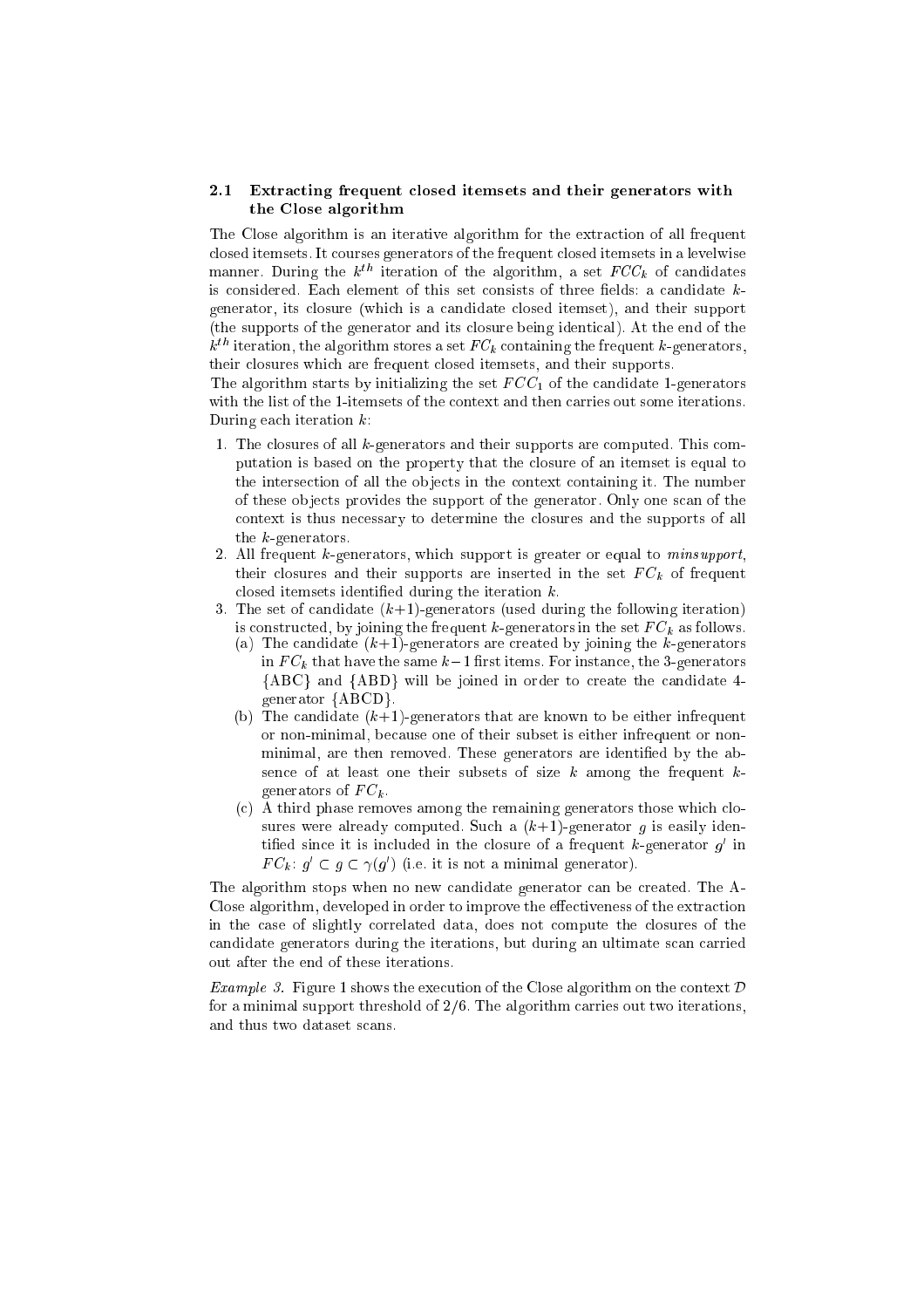|                                                           |               | $FCC_1$              |            |                        |                          | $FC_1$               |                  |
|-----------------------------------------------------------|---------------|----------------------|------------|------------------------|--------------------------|----------------------|------------------|
|                                                           | Generator     | Closed               | Support    |                        | Generator                | Closed               | Support          |
| Scan                                                      |               | <i>it</i> emset      |            | Suppressing            |                          | itemset              |                  |
| $\mathcal{D}% _{M_{1},M_{2}}^{\alpha,\beta}(\varepsilon)$ | {A}<br>{B}    | {AC}<br>{BE}         | 3/6<br>5/6 | infrequent<br>itemsets | {A}                      | $\{AC\}$             | 3/6              |
| $\rightarrow$                                             | {C}           | {C}                  | 5/6        |                        | $\{ {\rm B} \}$          | {BE}                 | 5/6              |
|                                                           | {D}           | {ACD}                | 1/6        |                        | {C}                      | {C}                  | 5/6              |
|                                                           | $\{{\rm E}\}$ | $\{BE\}$             | 5/6        |                        | $\lceil \text{E} \rceil$ | [BE]                 | 5/6              |
|                                                           |               |                      |            |                        |                          |                      |                  |
|                                                           |               | FCC <sub>2</sub>     |            |                        |                          | $FC_2$               |                  |
|                                                           | Generator     | Closed               | Support    | Suppressing            | Generator                | Closed               | Support          |
| Scan                                                      |               | itemset              |            | infrequent             |                          | itemset              |                  |
| $\mathcal{D}$                                             | {AB}          | ${ABCE}$             | 2/6        | itemsets               | {AB}                     | ${ \rm \{ABCE\}}$    | $\overline{2/6}$ |
| $\longrightarrow$                                         | {AE}          | {ABCE}               | 2/6        |                        | $\{AE\}$                 | ${ABCE}$             | 2/6              |
|                                                           | {BC}          | $\{ \mathrm{BCE} \}$ | 4/6        |                        | {BC}                     | ${BCE}$              | 4/6              |
|                                                           | CE.           | BCE                  | 4/6        |                        | {CE}                     | $\{ \mathrm{BCE} \}$ | 4/6              |

Fig. 1. Extracting frequent closed itemsets from  $D$  with Close for minsupport = 2/6.

Experimental results showed that these algorithms are particularly efficient for mining asso
iation rules from dense or orrelated data that represent an important part of real life databases.

### <sup>3</sup> Minimal non-redundant asso
iation rules

As pointed out in example 1, it is desirable that only the non-redundant asso
iation rules with minimal ante
edent and maximal onsequent, i.e. the most useful and relevant rules, are extracted and presented to the user. Such rules are called minimal non-redundant asso
iation rules.

Support and confidence indicate the range and the precision of the rule, and thus, must be taken into account for characterizing the redundant association rules. In previous works concerning the reduction of redundant implication rules (functional dependancies), such as the definition of the canonical cover [BB79, Mai80], the notion of non-redundan
y onsidered is related to the inferen
e system using Armstrong axioms [Arm74]. This notion is not to be confused with the notion of non-redundan
y we onsider here. To our knowledge, su
h an inferen
e system for association rules, that takes into account supports and confidences of the rules, does not exist. The principle of minimal non-redundant association rules as defined hereafter is to identify the most informative association rules considering the fact that in practice, the user cannot infer all other valid rules from the rules extracted while visualizing them.

An association rule is redundant if it conveys the same information  $-$  or less general information – than the information conveyed by another rule of the same usefulness and the same relevance. An association rule  $r \in E$  is non-redundant and minimal if there is no other association rule  $r~\in E$  having the same support and the same confidence, of which the antecedent is a subset of the antecedent of  $r$  and the consequent is a superset of the consequent of  $r$ .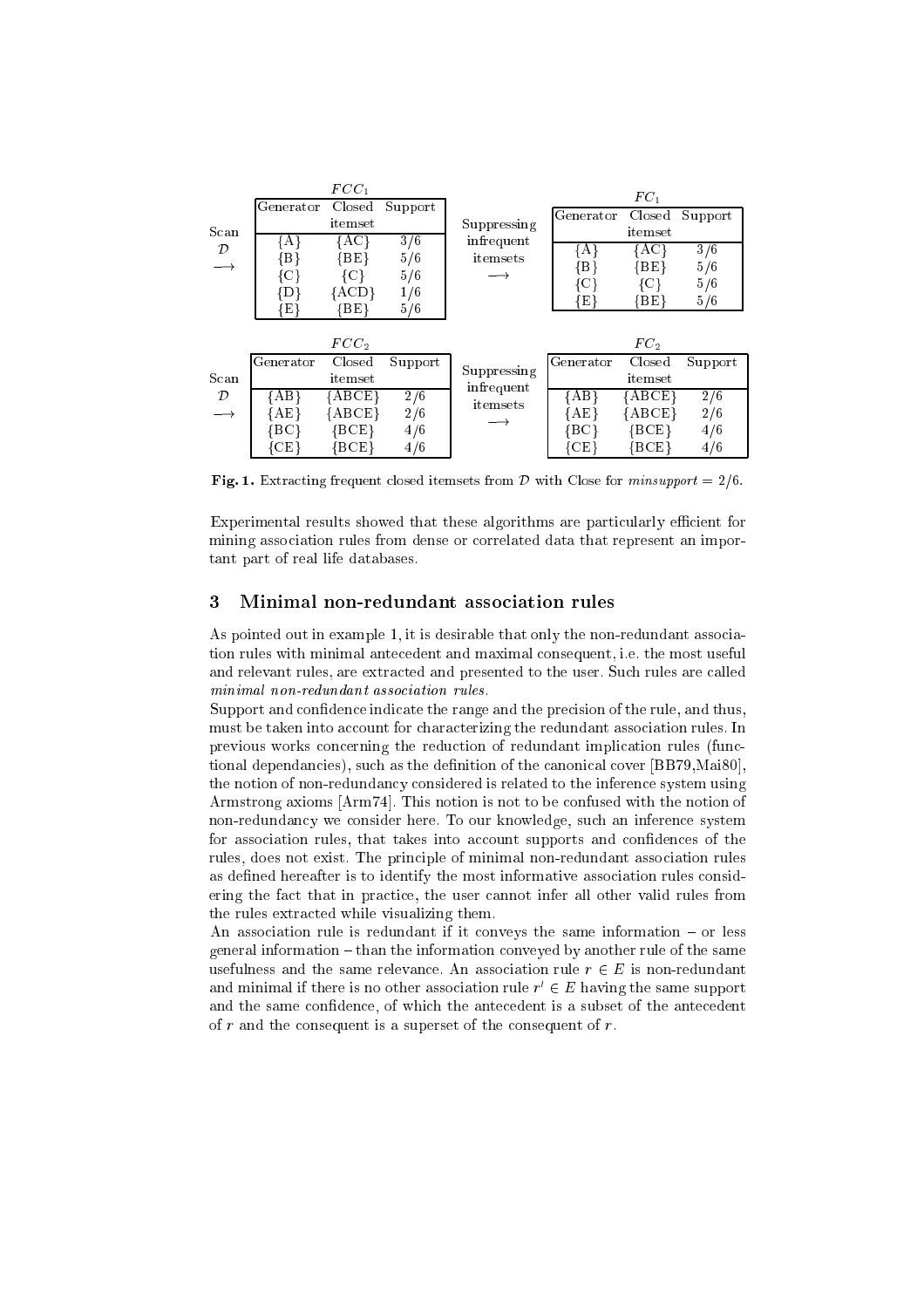Definition 5 (Minimal non-redundant association rules). An association rule  $r: l_1 \rightarrow l_2$  is a minimal non-redundant association rule iff there does not exist an association rule  $r : \iota_1 \to \iota_2$  with support(r) = support(r), connuence(r)  $=$  connuence(r ),  $i_1 \nightharpoonup i_1$  and  $i_2 \nightharpoonup i_2$ .

Based on this definition, we characterize the generic basis for exact association rules and the informative basis for approximate asso
iation rules, onstituted of the minimal non-redundant exact and approximate association rules respectively.

#### 3.1 Generi basis for exa
t asso
iation rules

The exact association rules, of the form  $r: l_1 \Rightarrow (l_2 \setminus l_1)$ , are rules between two frequent itemsets  $l_1$  and  $l_2$  whose closures are identical:  $\gamma(l_1) = \gamma(l_2)$ . Indeed, from  $\gamma(l_1) = \gamma(l_2)$  we deduce that  $l_1 \subset l_2$  and support $(l_1) = support(l_2)$ , and thus  $confidence(r) = 1$ . Since the maximum itemset among these itemsets (which have same supports) is the itemset  $\gamma(l_2)$ , all supersets of  $l_1$  that are subsets of  $\gamma(l_2)$  have the same support, and the rules between two of these itemsets are exa
t rules.

Let  $G_{\gamma(l_2)}$  be the set of generators of the frequent closed itemset  $\gamma(l_2)$ . By definition, the minimal itemsets that are supersets of  $l_1$  and are subsets of  $\gamma(l_2)$ are the generators  $g \in G_{\gamma(l_2)}$ . We thus conclude that rules of the form  $g \Rightarrow (\gamma(l_2))$ g) between generators  $g \in G_{\gamma(l_2)}$  and the frequent closed itemset  $\gamma(l_2)$  are the rules of minimal ante
edents and maximal onsequents among the rules between the supersets of  $l_1$  and the subsets of  $\gamma(l_2)$ . The generalization of this property to the set of frequent closed itemsets defines the generic basis consisting of all non-redundant exa
t asso
iation rules with minimal ante
edents and maximal consequents, as characterized in definition 5.

Definition 6 (Generic basis for exact association rules). Let  $FC$  be the set of frequent closed itemsets extracted from the context and, for each frequent losed itemset <sup>f</sup> , let denote Gf the set of generators of <sup>f</sup> . The generi basis for exact association rules is:

 $\mathbb{S} = \{ \left| \begin{array}{c} \text{if} \quad \text{if} \quad \text{if} \quad \text{if} \quad \text{if} \quad \text{if} \quad \text{if} \quad \text{if} \quad \text{if} \quad \text{if} \quad \text{if} \quad \text{if} \quad \text{if} \quad \text{if} \quad \text{if} \quad \text{if} \quad \text{if} \quad \text{if} \quad \text{if} \quad \text{if} \quad \text{if} \quad \text{if} \quad \text{if} \quad \text{if} \quad \text{if} \quad \text{if} \quad \text{if} \quad \text{if} \quad \text{if}$ 

The condition  $g \neq f$  ensures that rules of the form  $g \Rightarrow \emptyset$  that are noninformative are discarded. The following proposition states that the generic basis does not lead to any loss of information.

**Proposition 1.** (i) All valid exact association rules, their supports and their confidences (that are equals to  $100\%$ ) can be deduced from the rules of the generic  $basis$  and theirs supports. (ii) The generic basis for exact association rules contains only minimal non redundant-rules.

*Proof.* Let  $r: l_1 \Rightarrow (l_2 \setminus l_1)$  be a valid exact association rule between two frequent itemsets with  $l_1 \subset l_2$ . Since  $confidence(r) = 100\%$  we have support $(l_1)$ support( $l_2$ ). Given the property that the support of an itemset is equal to the support of its closure, we deduce that  $support(\gamma(l_1)) = support(\gamma(l_2)) \Longrightarrow \gamma(l_1) =$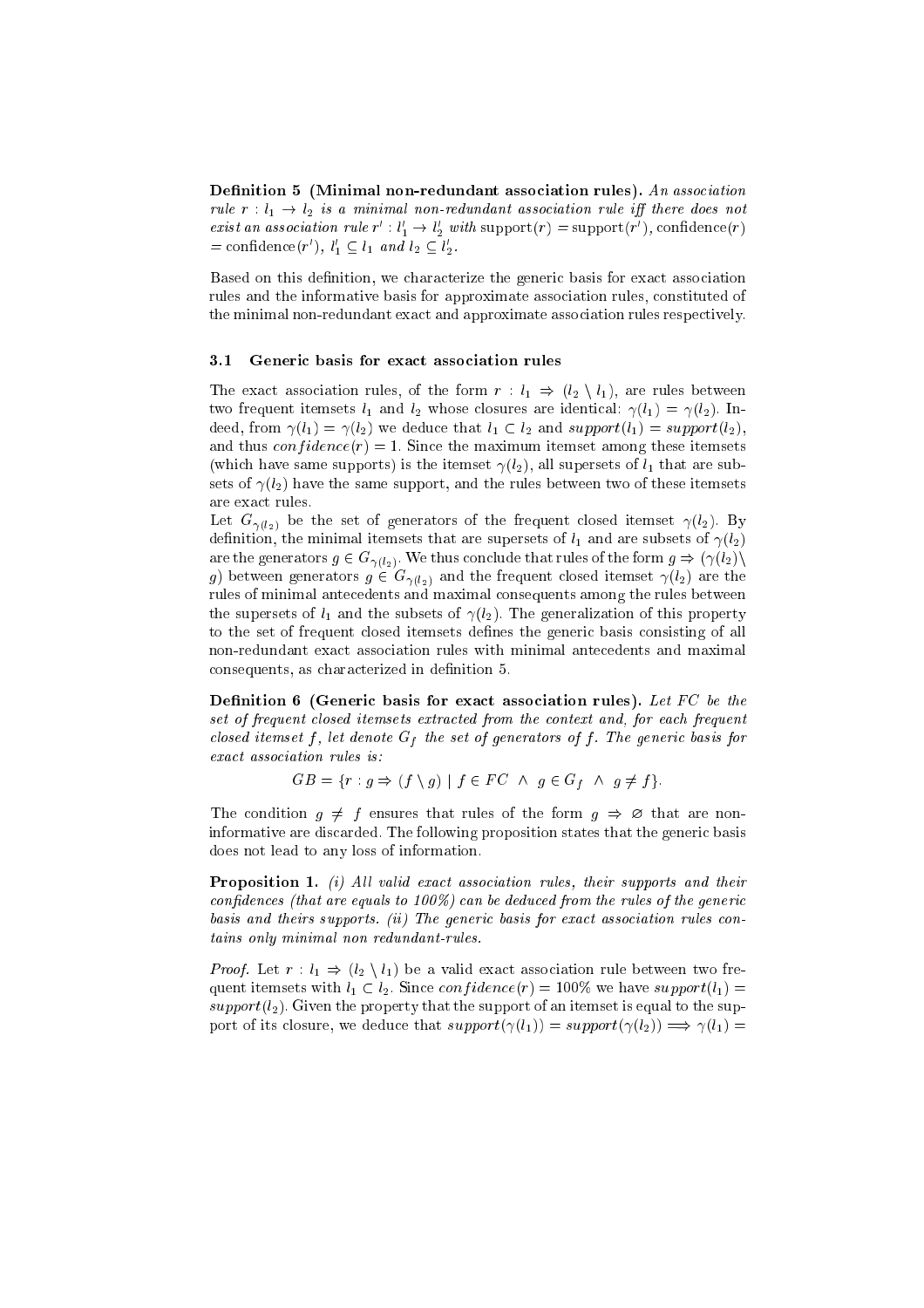$\gamma(l_2) = f$ . The itemset f is a frequent closed itemset  $f \in FC$  and, obviously, there exists a rule  $r : g \Rightarrow (f \setminus g) \in G$  b such that g is a generator of f for which  $g \subseteq l_1$  and  $g \subset l_2$ . We show that the rule r and its support can be deduced from the rule r and its support. Since  $g \subseteq \iota_1 \subset \iota_2 \subseteq f$ , the rule r can be derived from the rule r . From  $\gamma(i_1) = \gamma(i_2) = j$ , we deduce that  $support(T) = support(T_2) = support(T(T_2)) = support(T) = support(T)$ 

#### Algorithm for constructing the generic basis

The pseudoode of the Gen-GB algorithm for onstru
ting the generi basis for exact association rules using the frequent closed itemsets and their generators is presented in algorithm 1. Each element of a set F Ck in algorithm 1. Each element of a set F Ck in a set F Ck generator, losure and support.

Algorithm 1 Constructing the generic basis with Gen-GB Input : sets F Ck of k-groups of frequent k-generators; **Output** : set  $GB$  of exact association rules of the generic basis; 1)  $GB \leftarrow \{\}$  $\mathbb{R}$  for all set  $\mathbb{R}$   $\subset$   $\mathbb{R}$  for  $\mathbb{R}$   $\subset$   $\mathbb{R}$ 3) forall k-generator <sup>g</sup> <sup>2</sup> F Ck su
h that <sup>g</sup> 6= (g) do begin 4)  $GB \leftarrow GB \cup \{(r : g \Rightarrow (\gamma(g) \setminus g), \gamma(g).support\};$  $5)$ end  $\sim$  1  $6)$ 6) end 7) return  $GB$ ;

The algorithm starts by initializing the set GB with the empty set (step 1). essively for F Ck of frequency is the first construction of the surface of  $\theta$  (steps 2 to 6). For ea
h k-generator <sup>g</sup> <sup>2</sup> F Ck of the frequent losed itemset (g) for whi
h <sup>g</sup> is different from its closure  $\gamma(g)$  (steps 3 to 5), the rule  $r : g \Rightarrow (\gamma(g) \setminus g)$ , whose support is equal to the support of g and  $\gamma(g)$ , is inserted into GB (step 4). The algorithm returns finally the set  $GB$  containing all minimal non-redundant exact asso
iation rules between generators and their losures (step 7).

Example 4. The generic basis for exact association rules extracted from the context  $D$  for a minimal support threshold of  $2/6$  is presented in Table 2. It contains seven rules whereas fourteen exa
t asso
iation rules are valid on the whole.

### 3.2 Informative basis for approximate asso
iation rules

Each approximate association rule  $l_1 \rightarrow (l_2 \setminus l_1)$ , is a rule between two frequent itemsets  $l_1$  and  $l_2$  such that the closure of  $l_1$  is a subset of the closure of  $l_2$ :  $\gamma(l_1) \subset \gamma(l_2)$ . The non-redundant approximate association rules with minimal antecedent  $l_1$  and maximal consequent  $(l_2 \setminus l_1)$  are deduced from this characterisation.

Let  $f_1$  be the frequent closed itemset which is the closure of  $l_1$ , and  $g_1$  a generator of  $f_1$  such as  $g_1 \subseteq l_1 \subseteq f_1$ . Let  $f_2$  be the frequent closed itemset which is the closure of  $l_2$  and  $g_2$  a generator of  $f_2$  such as  $g_2 \subseteq l_2 \subseteq f_2$ . The rule  $g_1 \Rightarrow (f_2 \setminus g_1)$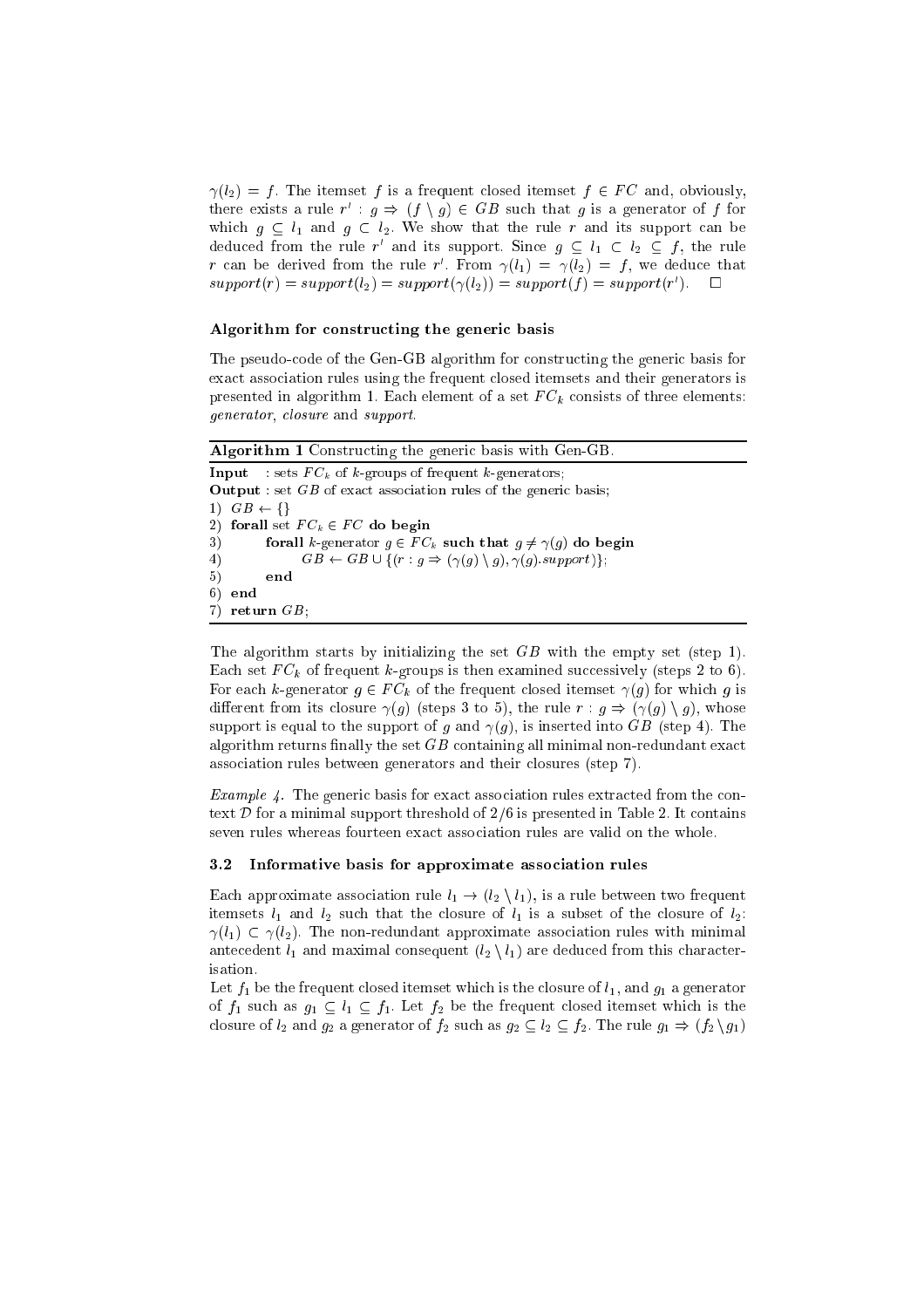| Generator | Closure  | Exact rule          | Support |
|-----------|----------|---------------------|---------|
| ${A}$     | ${AC}$   | $A \Rightarrow C$   | 3/6     |
| ${B}$     | ${BE}$   | $B \Rightarrow E$   | 5/6     |
| ${C}$     | $\{C\}$  |                     |         |
| $\{E\}$   | ${BE}$   | $E \Rightarrow B$   | 5/6     |
| ${AB}$    | ${ABCE}$ | $AB \Rightarrow CE$ | 2/6     |
| ${AE}$    | ${ABCE}$ | $AE \Rightarrow BC$ | 2/6     |
| ${BC}$    | ${BCE}$  | $BC \Rightarrow E$  | 4/6     |
| ${C}E$ }  | ${BCE}$  | $CE \Rightarrow B$  | 4/6     |

Table 2. Generic basis for exact association rules extracted from  $\mathcal D$  for *minsup* $port = 2/6.$ 

between the generator  $g_1$  and the frequent closed itemset  $f_2$  is the minimal nonredundant rule among the rules between an itemset of the interval  $[g_1, f_1]$  and an itemset of the interval  $[g_2, f_2]$ . Indeed, the generator  $g_1$  is the minimal itemset whose closure is  $f_1$ , which means that the antecedent  $g_1$  is minimal and that the consequent  $(f_2 \setminus g_1)$  is maximal since  $f_2$  is the maximal itemset of the interval  $[g_2, f_2]$ . The generalization of this property to the set of all rules between two itemsets  $l_1$  and  $l_2$  defines the informative basis which thus consists of all the nonredundant approximate asso
iation rules of minimal ante
edents and maximal consequents characterized in definition 5.

Definition 7 (Informative basis for approximate association rules). Let F C be the set of frequent losed itemsets and let denote <sup>G</sup> the set of their generators extracted from the context. The informative basis for approximate assoiation rules is:

$$
IB = \{ r : g \to (f \setminus g) \mid f \in FC \land g \in G \land \gamma(g) \subset f \}.
$$

**Proposition 2.** (i) All valid approximate association rules, their supports and confidences, can be deduced from the rules of the informative basis, their supports and theirs confidences. (ii) All rules in the informative basis re minimal nonredundant approximate association rules.

*Proof.* Let  $r: l_1 \rightarrow (l_2 \setminus l_1)$  be a valid approximate association rule between two frequent itemsets with  $l_1 \subset l_2$ . Since  $confidence(r) < 1$  we also have  $\gamma(l_1) \subset \gamma(l_2)$ . For any frequent itemsets  $l_1$  and  $l_2$ , there is a generator  $g_1$  such that  $g_1 \subset l_1 \subseteq \gamma(l_1) = \gamma(g_1)$  and a generator  $g_2$  such that  $g_2 \subset l_2 \subseteq \gamma(l_2) = \gamma(g_2)$ . Since  $i_1 \nightharpoonup i_2$ , we have  $i_1 \nightharpoonup \gamma(g_1) \nightharpoonup i_2 \nightharpoonup \gamma(g_2)$  and the rule  $r : g_1 \rightarrow \gamma(\gamma(g_2) \setminus g_1)$ belongs to the informative basis  $IB$ . We show that the rule  $r$ , its support and its connuence can be deduced from the rule  $r$  , its support and its connuence. Since  $g_1 \subset l_1 \subseteq \gamma(g_1) \subset g_2 \subset l_2 \subseteq \gamma(g_2)$ , the antecedent and the consequeint of r can be rebuilt starting from the rule r . Moreover, we have  $\gamma(\iota_2) =$  $\gamma(g_2)$  and thus  $support(r) = support(l_2) = support(\gamma(g_2)) = support(r)$ . Since  $g_1 \n\t\subset l_1 \n\t\subset \gamma(g_1)$ , we have support $(g_1) = support(l_1)$  and we thus deduce that:  $confidence(r) = support(l_2) / support(l_1) = support(\gamma(g_2)) / support(g_1) =$  $conruence(r)$ .  $\Box$ 

The interval  $[t_1, t_2]$  contains all the supersets of  $t_1$  that are subsets of  $t_2$ .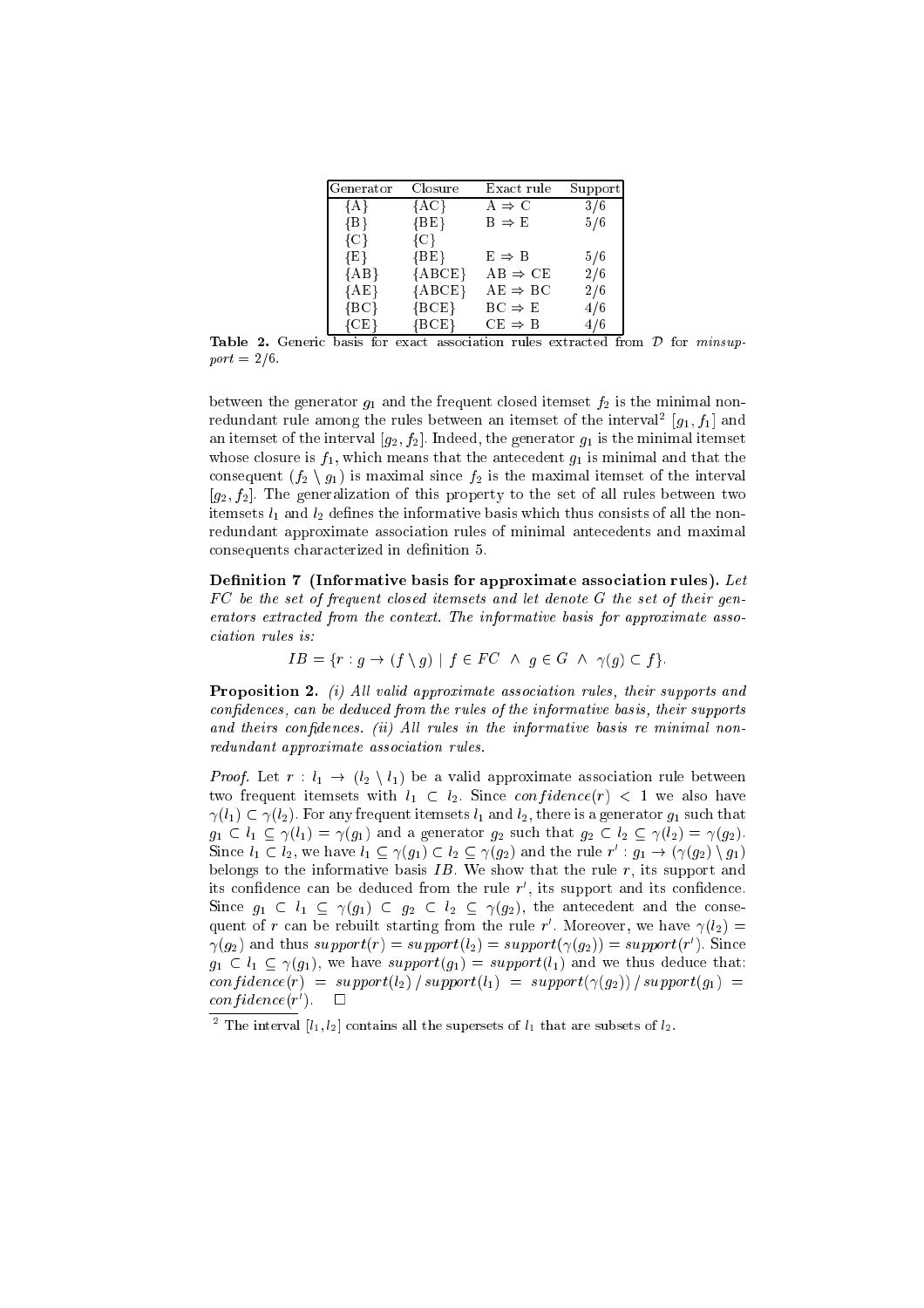From the definition of the informative basis we deduce the definition of the transitive redu
tion of the informative basis that is itself a basis for all approximate association rules. We note  $l_1 \leq l_2$  if the itemset  $l_1$  is an immediate predecessor of the itemset  $l_2$ , i.e.  $\sharp l_3$  such that  $l_1 \subset l_3 \subset l_2$ . The transitive rules of the informative basis are of the form  $r : g \to (f \setminus g)$  for a frequent closed itemset  $f$  and a frequence ground g such that  $f(q)$  is not and  $f(q)$  is not an immediate predecessor of  $finFC: \gamma(g) \leq f$ . The transitive reduction of the informative basis thus contains the rules with the form  $r : g \to (f \setminus g)$  for a frequent closed itemset  $f$  and a frequence  $f$  and  $f$  as  $f$  as  $f$  and  $f$  . If  $f$ 

Definition 8 (Transitive reduction of the informative basis). Let  $FC$  be the set of frequent closed itemsets and let denote G the set of their generators extracted from the context. The transitive reduction of the informative basis for approximate asso
iation rules is:

$$
RI = \{r : g \to (f \setminus g) \mid f \in FC \land g \in G \land \gamma(g) \le f\}.
$$

Obviously, it is possible to dedu
e all the asso
iation rules of the informative basis with their supports and their confidences, and thus all the valid approximate rules, from the rules of this transitive reduction, their supports and their confidences. This reduction makes it possible to decrease the number of approximate rules extracted by preserving the rules which confidences are the highest (sin
e the transitive rules have onden
es lower than the non-transitive rules by onstru
tion) without losing any information.

#### Constru
ting the transitive redu
tion of the informative basis

The pseudo code of the Gen-RI algorithm for constructing the transitive reduction of the informative basis for the approximate asso
iation rules using the set of frequent losed itemsets and their generators is presented in algorithm 2. Ea
h element of a set F Ck onsists of three elds: generator, losure and support. The onstruction a set of the contract  $\alpha$  set of the set  $\alpha$  and the contract  $\alpha$ frequent closed itemsets that are immediate successors of the closure of  $g$ .

The algorithm starts by initializing the set  $RI$  with the empty set (step 1). Each set F Ck of frequent k-groups is then examined su

essively in the in
reasing order of the values of  $\alpha$  (steps  $\pm$  to  $\pm$   $\pm$ ). For each  $\alpha$   $\alpha$  contracts  $g$   $\pm$   $\pm$   $\alpha$   $\alpha$  then frequent losed itemset (g) (steps 3 to 18), the set Su

g of the su

essors of the losure of (g) is initialized with the empty set (step 4) and the sets Sj of requent closed *j*-itemsets that are supersets of  $\gamma(g)$  for  $|\gamma(g)| \leq \gamma \leq \mu$  are onstru
ted (steps 5 to 7). The sets Sj are then onsidered in the as
ending order of the values of j (steps 8 to 17). For each itemset j & 8 j that is not a superset of an immediate such a success of  $\{g\}$  in Success  $\{g\}$  is in Success of the success of  $\{g\}$ in Subset (step 11) with the rule relation of the rule  $\alpha$  .  $\beta$  ,  $\beta$  ,  $\beta$  ,  $\beta$  , and the rule  $\alpha$ (step 12). If the confidence of r is greater or equal to the minimal confidence threshold *minconfidence*, the rule r is inserted in  $RI$  (steps 13 to 15). When all the generators of size lower than  $\mu$  have been considered, the algorithm returns the set  $RI$  (step 20).

 $\,$  we denote  $\mu$  the size of the longest maximal frequent closed itemsets.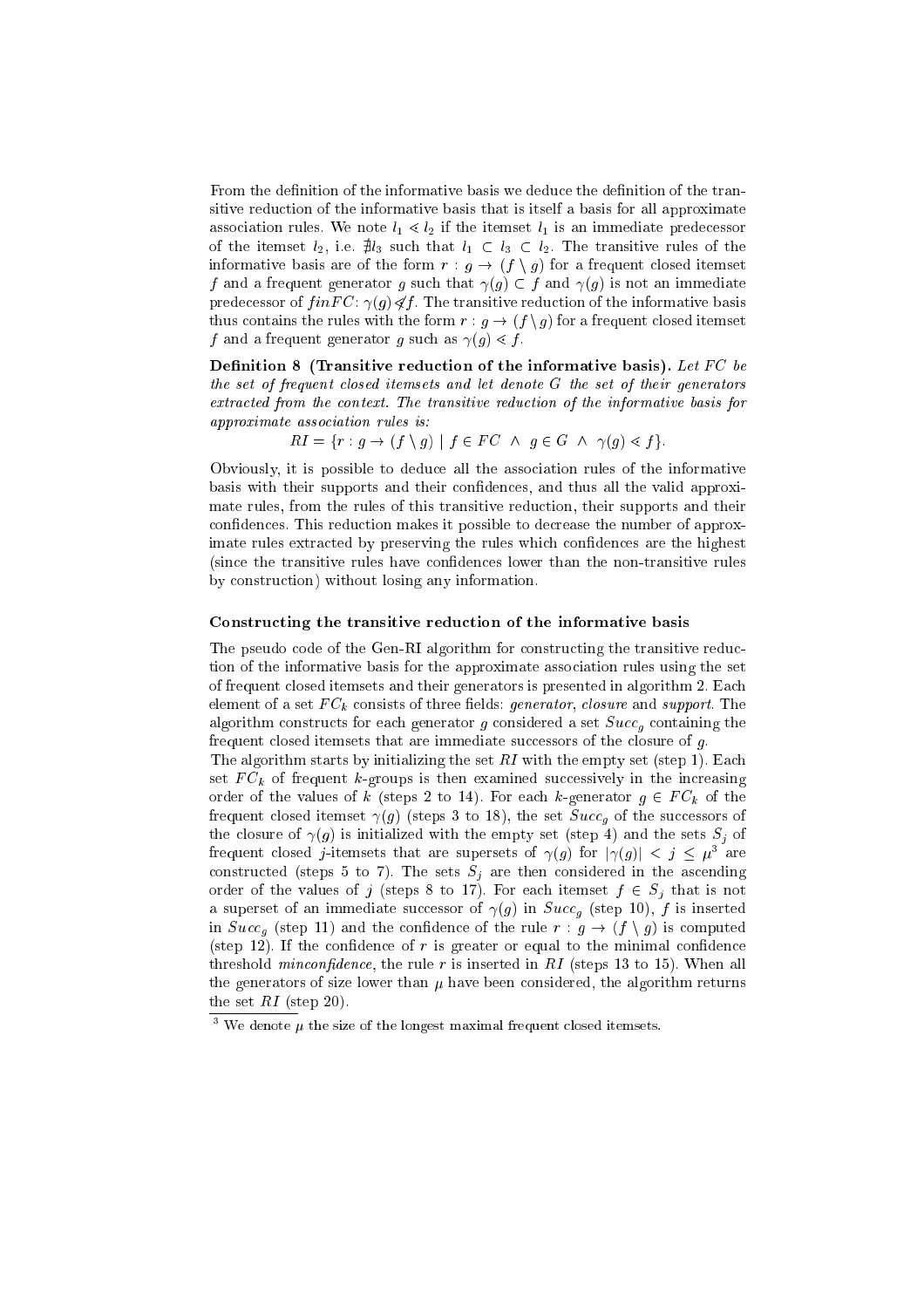**Algorithm 2** Generating the transitive reduction of the informative basis with Gen-RI. Input : sets F Ck of k-groups of frequent k-generators; min
onden
e threshold; **Output** : Transitive reduction of the informative basis  $RI$ ;

1)  $RI \leftarrow \{\}$ 2) for  $(k \leftarrow 1; k \leq \mu-1; k++)$  do begin 3) forall k-generator <sup>g</sup> <sup>2</sup> F Ck do begin 4)  $Succ_q \leftarrow \{\};$ 5) for (j = j
(g)j; <sup>j</sup> ; j++) do begin 6) Sj ff <sup>2</sup> F C <sup>j</sup> <sup>f</sup> (g) ^ jf <sup>j</sup> = jg; 7) end 8) for  $(j = |\gamma(g)|; j \leq \mu; j++)$  do begin 9) forall frequent losed itemset <sup>f</sup> <sup>2</sup> Sj do begin  $\blacksquare$  if  $\blacksquare$  is  $\blacksquare$  then do begin then do begin then do begin the set of  $\blacksquare$ the subset of the subset of the subset of the subset of the subset of the subset of the subset of the subset of 12)  $r.\text{confidence} \leftarrow f.\text{support/g.support};$ 13) if  $(r.\text{confidence} \geq \text{minconfidence})$ 14) then  $RI \leftarrow RI \cup \{r : g \rightarrow (f \setminus g), r.\text{confidence}, f.\text{support}\};$ 15) endif 16) end 17) end 18) end  $19)$ end 20) return  $RI$ ;

Example 5. The transitive reduction of the informative basis for approximate association rules extracted from the context  $\mathcal D$  for a minimal support threshold of  $2/6$  and a minimal confidence threshold of  $3/6$  is presented in Table 3. It ontains seven rules, versus ten rules in the informative basis, whereas thirty six approximate asso
iation rules are valid on the whole.

## <sup>4</sup> Experimental results

We used the four following datasets during these experiments:

- $-$  12016D100K , made up of synthetic data built according to the properties of sales data, whi
h ontains 100,000 ob je
ts with an average size of 20 items and an average size of the potential maximal frequent itemsets of six items.
- MUSHROOMS, that consists of 8,416 objects of an average size of 23 attributes (23 items by objects and 127 items on the whole) describing characteristics of mushrooms.
- $-$  CzuDTUK and C73DTUK which are samples of the life Public Use Microdata Samples ontaining data of the ensus of Kansas arried out in 1990. They consist of 10,000 objects corresponding to the first 10,000 listed people, each

<sup>4</sup> http://www.almaden.ibm.
om/
s/quest/syndata.html

 $\sim$  1tp:// $\textrm{trp2}.\textrm{cc}$ .ukans.edu/pub/ippbr/census/pums/pums90ks.zip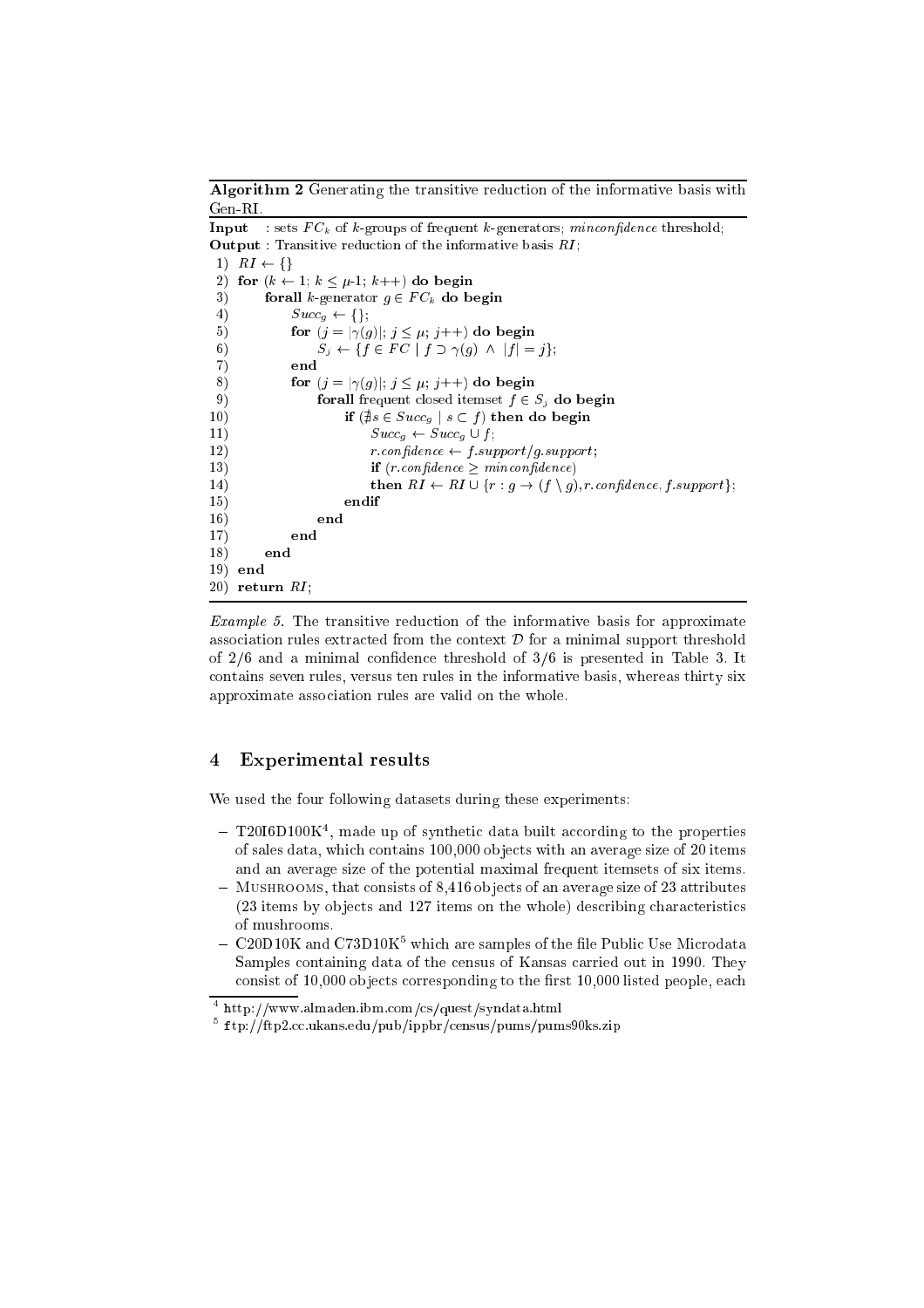| Generator     | Closure          | Closed superset                         | Approximate rule    | Support | Confidence |
|---------------|------------------|-----------------------------------------|---------------------|---------|------------|
| {A}           | ${AC}$           | ${ \rm \{ABCE\}}$                       | $A \rightarrow BCE$ | 2/6     | 2/3        |
| ${B}$         | $\{BE\}$         | $\{ \mathrm{BCE} \}$                    | $B \rightarrow CE$  | 4/6     | 4/5        |
| ${B}$         | {BE}             | ${ABCE}$                                |                     |         |            |
| $\{C\}$       | {C}              | {AC}                                    | $C \rightarrow A$   | 3/6     | 3/5        |
| ${C}$         | {C}              | ${BCE}$                                 | $C \rightarrow BE$  | 4/6     | 4/5        |
| $\{C\}$       | {C}              | ${ABCE}$                                |                     |         |            |
| ${E}$         | $\{BE\}$         | ${BCE}$                                 | $E \rightarrow BC$  | 4/6     | 4/5        |
| $\{E\}$       | ${ \rm BE} \}$   | ${ABCE}$                                |                     |         |            |
| ${AB}$        | $\{ABCE\}$       |                                         |                     |         |            |
| ${AE}$        | ${ {\rm A}BCE }$ |                                         |                     |         |            |
| ${^{\{BC\}}}$ | ${ \rm BCE} \}$  | ${ \rm \{ABCE\}}$                       | $BC \rightarrow AE$ | 2/6     | 2/4        |
| ${CE}$        | BCE              | $\{ {\rm A} {\rm B} {\rm C} {\rm E} \}$ | $CE \rightarrow AB$ | 2/6     | 2/4        |

Table 3. Transitive reduction of the informative basis for approximate association rules extracted from D for minsupport =  $2/6$  and minconfidence =  $3/6$ .

object containing 20 attributes (20 items by objects and 386 items on the whole) for C20D10K and 73 attributes (73 items by objects and 2,178 items on the whole) for C73D10K.

Exe
ution times (not presented here) of the generation of the bases, as for the generation of all valid asso
iation rules, are negligible ompared to exe
ution times of the frequent (closed) itemsets extraction.

Number of exact association rules extracted. The total number of valid exa
t asso
iation rules and the number of rules in the generi basis are presented in Table 4. No exact association rule is extracted from T10I4D100K as for this support threshold all the frequent itemsets are frequent closed itemsets: they all have different supports and are thus themselves their unique generator. Consequently, there exists no rule of the form  $l_1 \Rightarrow (l_2 \setminus l_1)$  between two frequent itemsets whose closures are identical:  $\gamma(l_1) = \gamma(l_2)$  that are the valid exa
t asso
iation rules.

| Dataset    | Minsupport | Exact rules | Generic basis |
|------------|------------|-------------|---------------|
| T10I4D100K | $0.5\%$    |             |               |
| MUSHROOMS  | 30\%       | 7.476       | 543           |
| C20D10K    | 50%        | 2.277       | 457           |
| C73D10K    | 90%        | 52.035      | 1.369         |
| ът<br>— 11 |            |             |               |

Table 4. Number of exact association rules extracted.

For the three other datasets, made up of dense and orrelated data, the total number of valid exact rules varies from more than 2,000 to more than 52,000, which is considerable and makes it difficult to discover interesting relationships. The generic basis represents a significant reduction of the number of extracted rules (by a fa
tor varying from 12 to 50) and sin
e it does not represent any loss of information, it brings a knowledge that is omplete, relevant and easily usable from the point of view of the user.

Number of approximate association rules extracted. The total number of valid approximate asso
iation rules and the number of rules in the transitive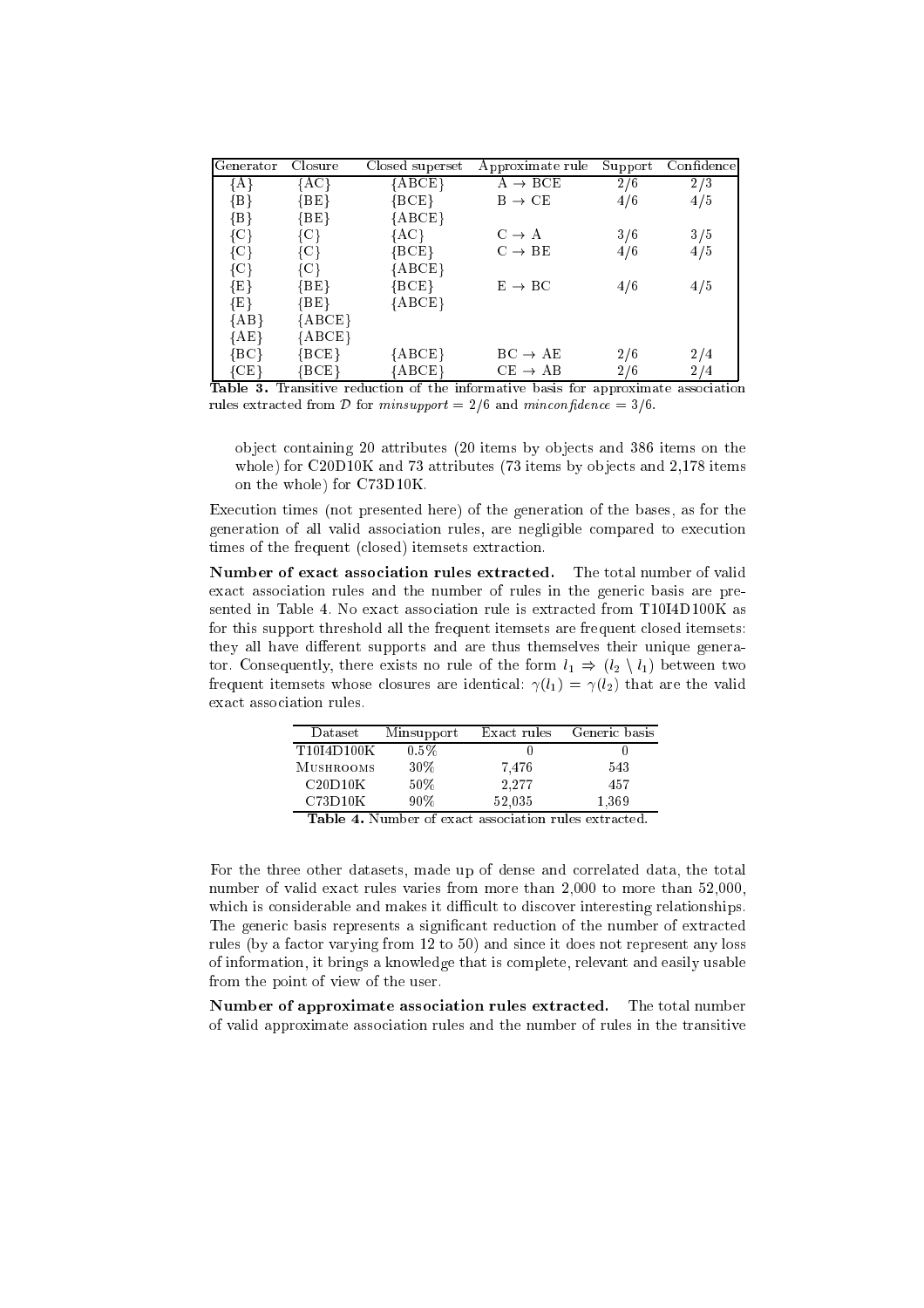redu
tion of the informative basis are presented in Table 5. The total number of valid approximate association rules is for the four datasets very significant since it varies of almost 20,000 rules for T20I6D100K to more than 2,000,000 rules for C73D10K. It is thus essential to reduce the set of extracted rules in order to make it usable by the user. For T20I6D100K, this basis represents a division by a factor of 5 approximately of the number of extracted approximate rules. For Mushrooms, C20D10K, and C73D10K, the total number of valid approximate asso
iation rules is mu
h more important than for the syntheti data sin
e these data are dense and orrelated and thus the number of frequent itemsets is mu
h higher. As a onsequen
e, it is the same for the number of valid approximate rules. The proportion of frequent closed itemsets among the frequent itemsets being weak, the redu
tion of the informative basis for approximate rules makes it possible to redu
e onsiderably (by a fa
tor varying from 40 to 500) the number of extra
ted rules.

| $\mathrm{D}$ ataset         | Minconfidence | Approximate | Informative     |
|-----------------------------|---------------|-------------|-----------------|
| (Minsupport)                |               | Rules       | basis reduction |
| T10I4D100K                  | 70%           | 20,419      | 4,004           |
| $(0.5\%)$                   | $30\%$        | 22,952      | 4,519           |
| <b>MUSHROOMS</b>            | 70%           | 37,671      | 1,221           |
| $(30\%)$                    | $30\%$        | 71,412      | 1,578           |
| C20D10K                     | 70%           | 89.601      | 1,957           |
| $(50\%)$                    | $30\%$        | 116,791     | 1,957           |
| C73D10K                     | $90\%$        | 2,053,896   | 5,718           |
| $(90\%)$                    | 80%           | 2,053,936   | 5,718           |
| . .<br>$\sim$ $+$<br>$\sim$ | $\mathbf{r}$  |             | п.              |

Table 5. Number of approximate association rules extracted.

Comparing rules in the generi basis and the redu
tion of the informative basis to all valid rules, we checked that these bases do not contain any redundant rules. Considering the example presented in the section 1 concerning the nine approximate rules extracted the dataset MUSHROOMS, only the  $6<sup>th</sup>$  rule is generated among these nine rules in the bases. Indeed, the itemsets  ${free$  gills} and {free gills, eatable, partial veil, white veil} are two frequent closed itemsets of which the first is an immediate predecessor of the second and they are the only frequent closed itemsets of the interval  $[\emptyset, \{\text{free gills}, \text{eatable}, \text{partial} \text{ vel}, \text{white}\}]$ veil}]. Moreover, the frequent closed itemset {free gills} being itself its unique generator, the rule 6 belongs to the transitive reduction of the informative basis: it is the minimal non-redundant rule among these nine rules.

#### 5 **Conclusion**

Using the frequent closed itemsets and their generators extracted by the algorithms Close or A-Close, we define the generic basis for exact association rules and the transitive reduction of the informative basis for approximate association rules. The union of these bases provides a non-redundant generating set for all the valid association rules, their supports and their confidences. It contains the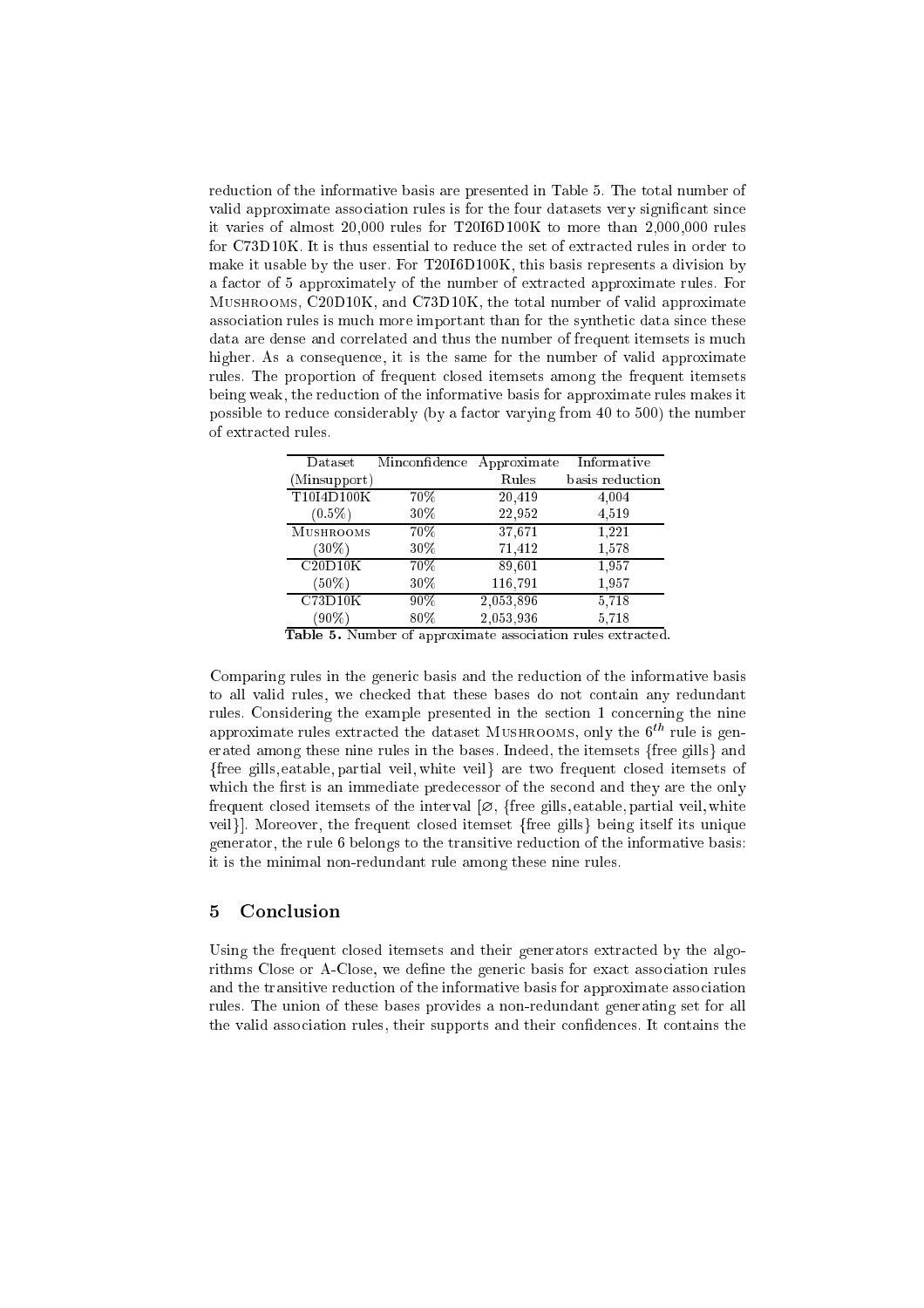minimal non-redundant asso
iation rules (of minimal ante
edent and maximal onsequent) and does not represent any loss of information: from the point of view of the user, these rules are the most useful and the most relevant asso
iation rules. All the information onveyed by the set of valid asso
iation rules is also onveyed by the union of these two bases. Two algorithms for generating the generi basis and the transitive redu
tion of the informative basis using the frequent losed itemsets and their generators, are also presented. These bases are also of strong interest for:

- The visualization of the extracted rules since the reduced number of rules in these bases, as well as the distin
tion of the exa
t and the approximate rules, facilitate the presentation of the rules to the user. Moreover, the absence of redundant rules in the bases and the generation of the minimal nonredundant rules are of significant interest from the point of view of the user  $|\text{NMR-94}|$ .
- $-$  The identification of the minimal non-redundant association rules among the set of valid association rules extracted, using Definition 5. It is thus possible to extend an existing implementation for extracting association rules or to integrate this method in the visualization system in order to present the minimal non-redundant asso
iation rules to the user.
- The data analysis and the formal concept analysis since they do not represent any loss of information ompared to the set of valid impli
ation rules and are constituted of the most useful and relevant rules. Definition 5 of the minimal non-redundant rules being also valid within the framework of global and partial implication rules between binary sets of attributes, definitions 6 of the generi basis and 7 of the informative basis are also valid for the global and partial implication rules respectively.

Moreover, we think that this approach is complementary with approaches for sele
ting asso
iation rules to be vizualised, su
h as templates and item onstraints, that help the user managing the result.

As pointed out in section 3, up to now, there does not exist any inference system with completeness and soundness properties, for inferring association rules that takes into account supports and confidences of the rules. We think that the definition of such an inference system, equivalent to the Armstrong axioms for implications, constitutes an interesting perspective of future work.

### Referen
es

- [AIS93] R. Agrawal, T. Imielinski, and A. Swami. Mining association rules between sets of items in large databases. *Proc. SIGMOD conf.*, pp 207-216, May 1993.
- [AS94] R. Agrawal and R. Srikant. Fast algorithms for mining association rules in large databases. Proc. VLDB conf., pp 478-499, September 1994.
- [Arm74] W. W. Armstrong. Dependency structures of data base relationships. Proc. IFIP congress, pp  $580-583$ , August 1974.
- [BAG99] R. J. Bayardo, R. Agrawal, and D. Gunopulos. Constraint-based rule mining in large, dense databases. Proc. ICDE conf., pp 188-197, March 1999.